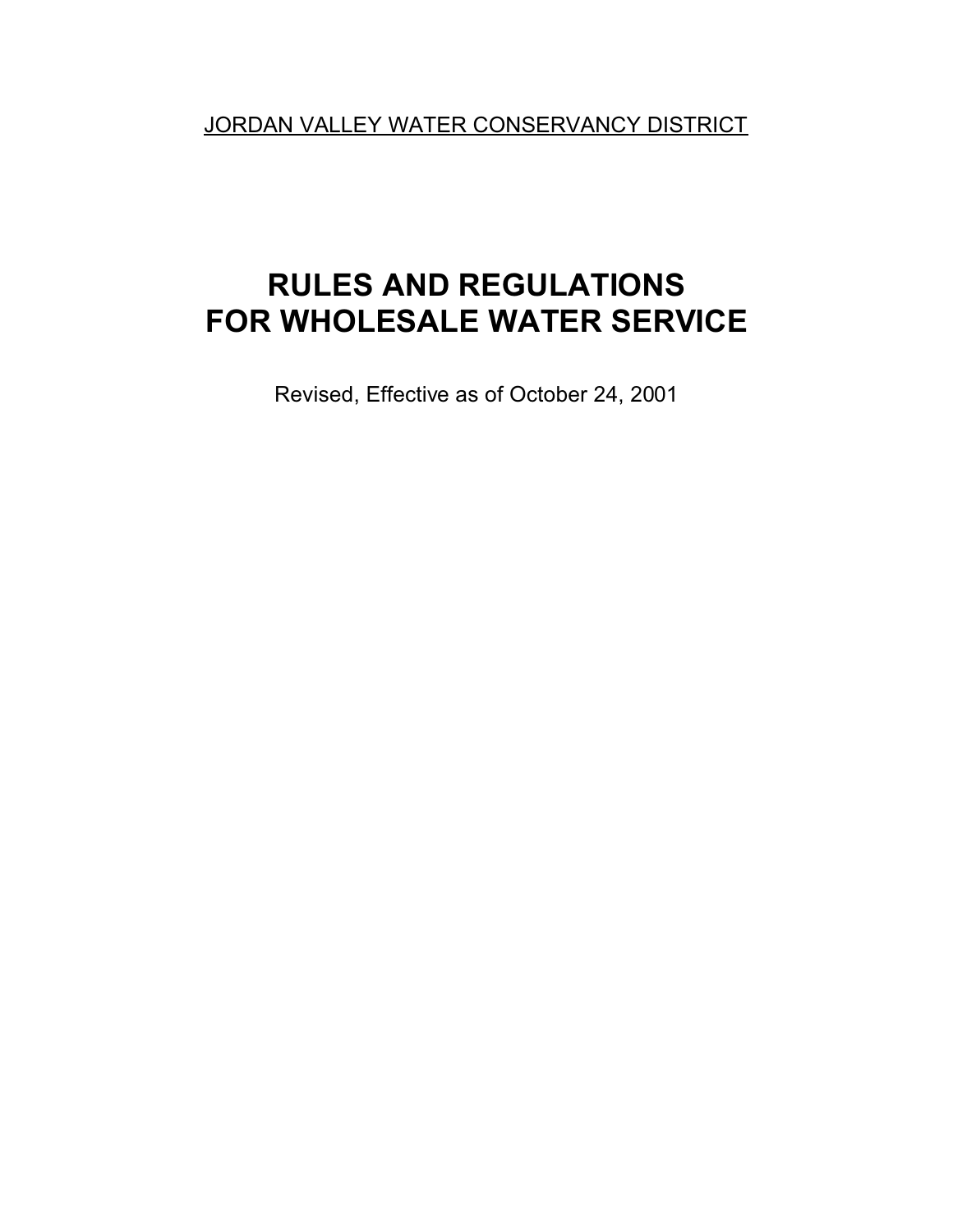# JORDAN VALLEY WATER CONSERVANCY DISTRICT

## RULES AND REGULATIONS FOR WHOLESALE WATER SERVICE

## TABLE OF CONTENTS

|                                               | POLICY GUIDELINES FOR ADMINISTRATION OF WHOLESALE WATER                                                             |  |
|-----------------------------------------------|---------------------------------------------------------------------------------------------------------------------|--|
| 1.1<br>1.2<br>1.3<br>1.4<br>1.5<br>1.6<br>1.7 | APPLICATIONS TO REDUCE "TAKE-OR-PAY" CONTRACT AMOUNTS  1-2<br>USE OF WHOLESALE WATER DELIVERED BY THE DISTRICT  1-2 |  |
|                                               |                                                                                                                     |  |
|                                               |                                                                                                                     |  |
| 2.1<br>2.2                                    |                                                                                                                     |  |
|                                               |                                                                                                                     |  |
|                                               |                                                                                                                     |  |
| 3.1<br>3.2                                    |                                                                                                                     |  |
|                                               |                                                                                                                     |  |
|                                               |                                                                                                                     |  |
| 4.1<br>4.2<br>4.3<br>4.4<br>4.5<br>4.6        | MAINTAINING FLOW RATES WITHIN METER CAPACITIES  4-2<br>ACCESS, OPERATION, MAINTENANCE AND OWNERSHIP  4-2            |  |
|                                               |                                                                                                                     |  |
|                                               |                                                                                                                     |  |
| 5.1<br>5.2                                    | JORDAN AQUEDUCT LICENSE AGREEMENT FEES 5-1<br>LEASES OF DISTRICT REAL PROPERTY TO CUSTOMER AGENCIES  5-1            |  |
|                                               |                                                                                                                     |  |
|                                               | CATEGORIES AND PRIORITIES OF WATER DELIVERY CONTRACTS  A-1                                                          |  |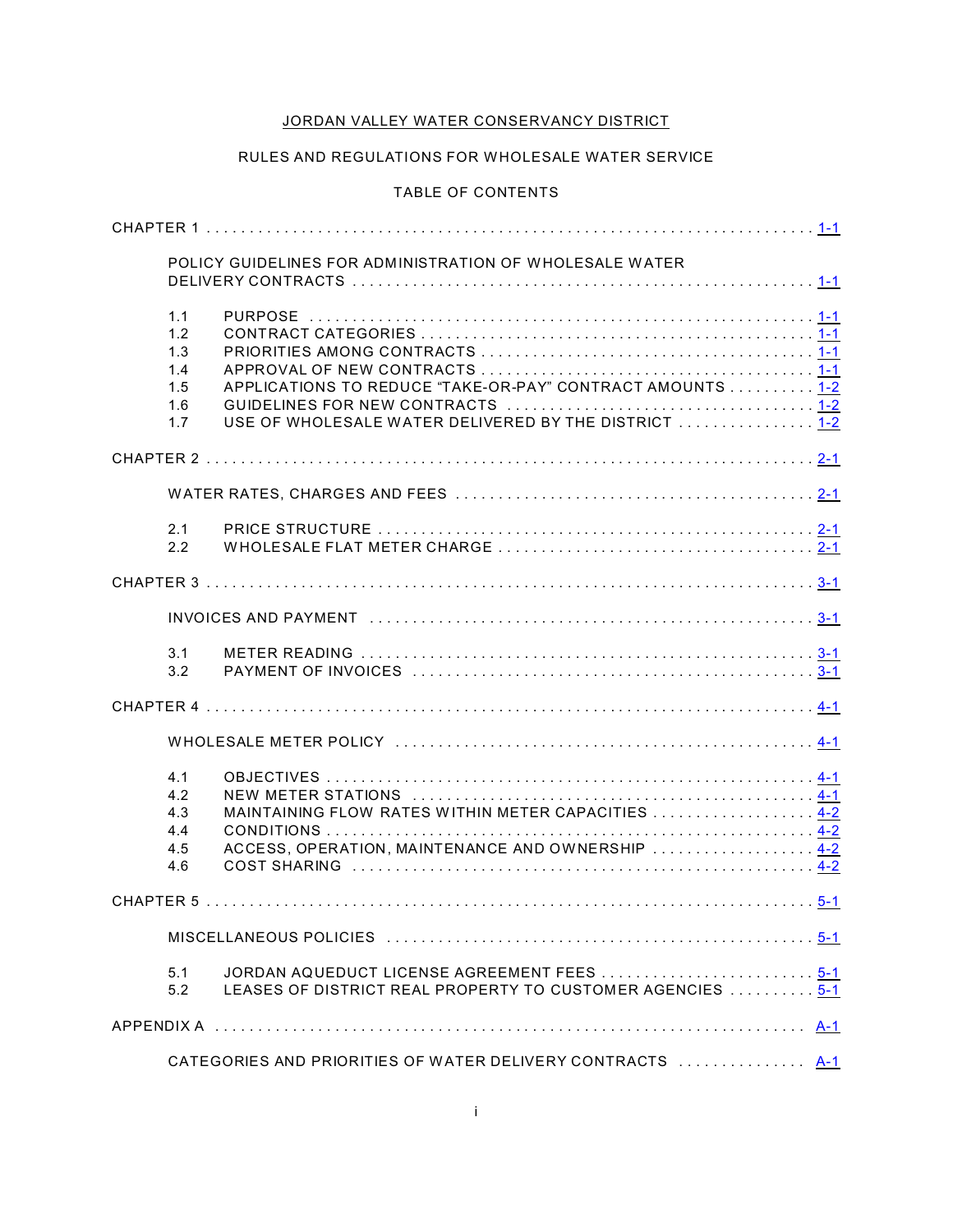|     | WHOLESALE METER STATION REQUIREMENTS AND GUIDELINES  B-1 |  |
|-----|----------------------------------------------------------|--|
| 1.0 |                                                          |  |
| 2.0 |                                                          |  |
| 3.0 | UNDERGROUND METER VAULT CONSTRUCTION DETAILS  B-1        |  |
| 4.0 | MECHANICAL PIPING AND FITTINGS DETAILS  B-2              |  |
| 5.0 |                                                          |  |
| 6.0 |                                                          |  |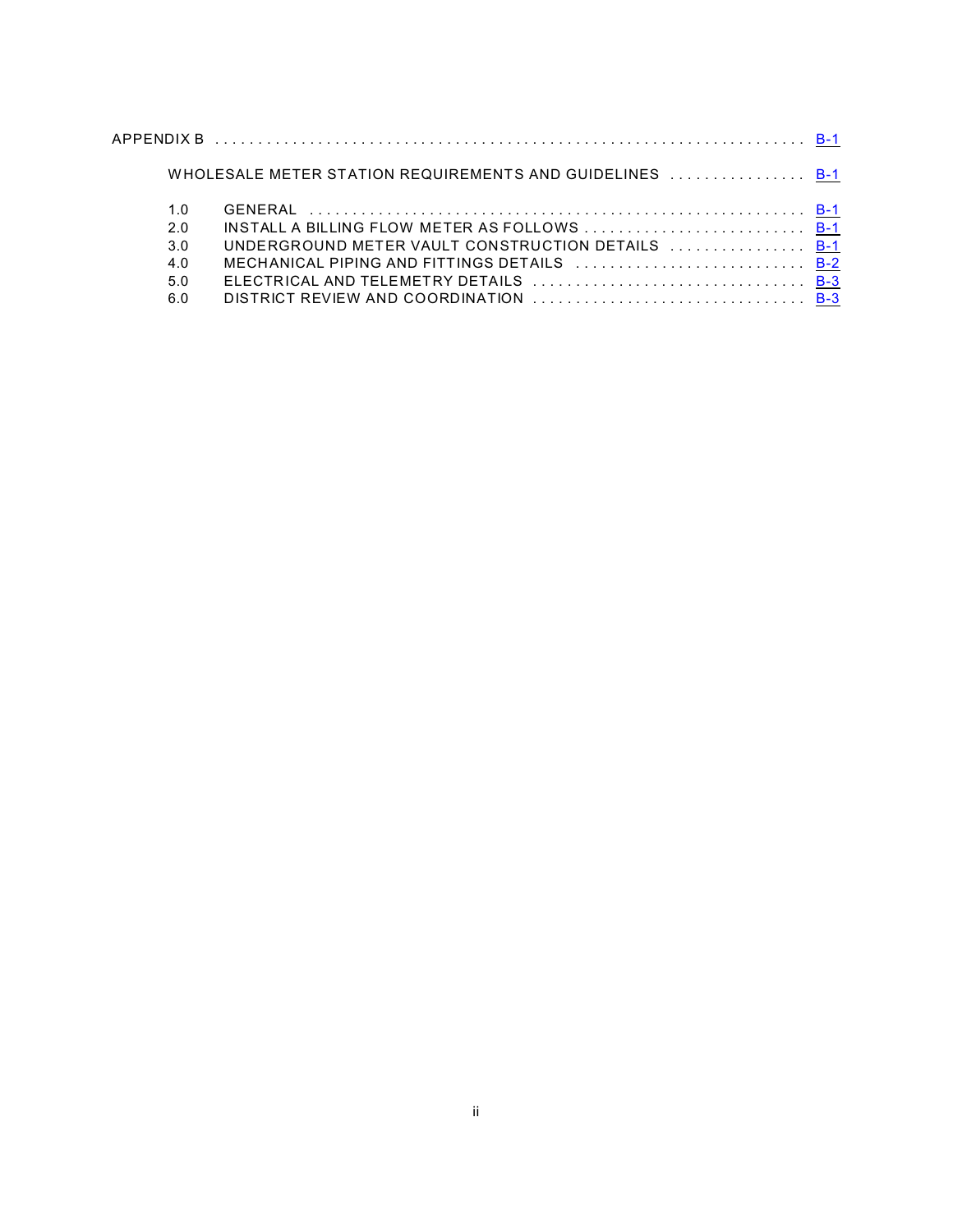#### POLICY GUIDELINES FOR ADMINISTRATION OF W HOLESALE WATER DELIVERY CONTRACTS

#### 1.1 PURPOSE

The purpose of this chapter is to clarify the relationship of various categories of wholesale water delivery contracts for cases in which water supply limitations may exist. The policy clarifies the relationship and priorities among retail and wholesale water deliveries. It also clarifies relationships between contracts for water delivery to lands within District boundaries and contracts for deliveries to lands outside District boundaries.

## 1.2 CONTRACT CATEGORIES

The District is party to water delivery contracts with various agencies, municipalities, districts, departm ents of state government, and private companies. These are categorized in categories A through G. These categories are further described in Appendix A.

Contracts which include a minim um annual purchase amount are described as "take-or-pay" contracts. Most District water delivery contracts have perpetual terms. However, som e fixed-term contracts are currently in place. These are described in the contract categories set forth in Appendix A.

#### 1.3 PRIORITIES AMONG CONTRACTS

The water delivery contracts between the District and recipients define contract amounts, or minimum annual volumes to be delivered by the District. Most contracts also include contract capacities, or peak day flow rates at which the District contracts to deliver the contract volumes.

Shortages in water supply could exist from time to time. These shortages may involve a limitation of water supply volum e to meet all demands. They may also involve limitations in peak source capacity or peak infrastructure conveyance, pumping or storage capacity. Furthermore, capacity limitations could occur throughout the District transmission system, or within localized sections of that transmission system.

The various contract categories are assigned priorities, in descending order, in Appendix A. For example, a number 1 priority is ahead of a number 2 priority. Various subcategories within a single contract category (for exam ple, A1 and A2) share a priority level.

W ater supply and water capacity will be allocated to higher priority contract parties before deliveries are made to lower priorities in times of shortage. Allocations may be made for water supply volume and/or for water delivery peak capacity. Contract subcategories will share proportionally to their contract volumes and capacities in the case of a limitation in water supply or peak capacity, except as otherwise set forth in Appendix A.

## 1.4 APPROVAL OF NEW CONTRACTS

Appendix A lists the categories of existing and potential future water delivery contracts or arrangements by the District. The intent of this policy is that future contract requests will fall within one of these categories. Each new contract is subject to review and approval by the Board of Trustees. New contract requests may be approved by the Board of Trustees if the Board determines they are in the District's best interest.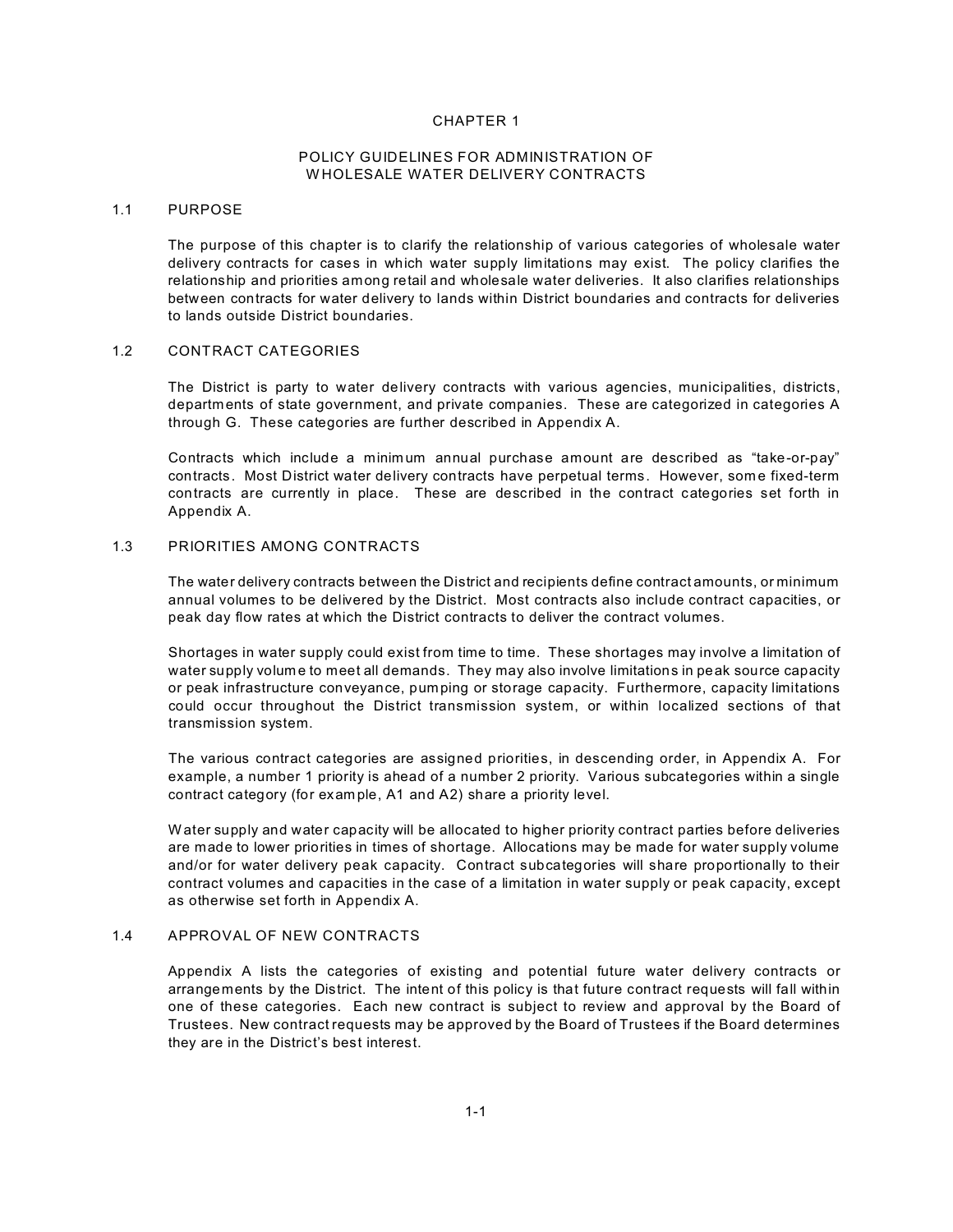## 1.5 APPLICATIONS TO REDUCE "TAKE-OR-PAY" CONTRACT AMOUNTS

Take-or-pay contracts for water delivery by the District cannot be reduced unilaterally by either party during the term of the contract. The Board of Trustees may consider an application to reduce a takeor-pay contract amount. The Board of Trustees will not approve such a reduction unless another agency applies for a new contract, or a contract increase, in an equal or greater quantity. In this case, the Board of Trustees may approve the reduction and the increase simultaneously if they find that the reduction is in the best interest of the District. Limitations and conditions to such a reduction include the following:

- 1.5.1 A reduction in contract volume must include a corresponding, proportional reduction in contract capacity.
- 1.5.2 The reduction of contract volume is limited to the amount of the new or increased contract amount by another customer which may be approved by the Board of Trustees simultaneously with the reduction.
- 1.5.3 The reduction of contract capacity must be at least as great as the contract capacity increase of the new or increased contract approved simultaneously by the Board of Trustees, except for variations in maximum day factors between the two customer agencies.

#### 1.6 GUIDELINES FOR NEW CONTRACTS

The District may enter into Category A perpetual wholesale water sales contracts only with the State of Utah, political subdivisions of the State, special districts, cities and/or towns. Category A wholesale water sales agreements shall not have annual minimum contract delivery amounts of less than 500 acre-feet.

Category A sales contracts that were executed prior to September 27, 2000, will continue to be honored for contract agencies which are not the State of Utah, political subdivisions of the State, special districts, cities or towns, and for contracts with annual minimum contract delivery amounts of less than 500 acre-feet.

# 1.7 USE OF WHOLESALE W ATER DELIVERED BY THE DISTRICT

W ater delivered by the District to a wholesale contract custom er shall be used only within the boundaries of the District for contract categories A1, A2, B1, C1, C2, C3, and D1.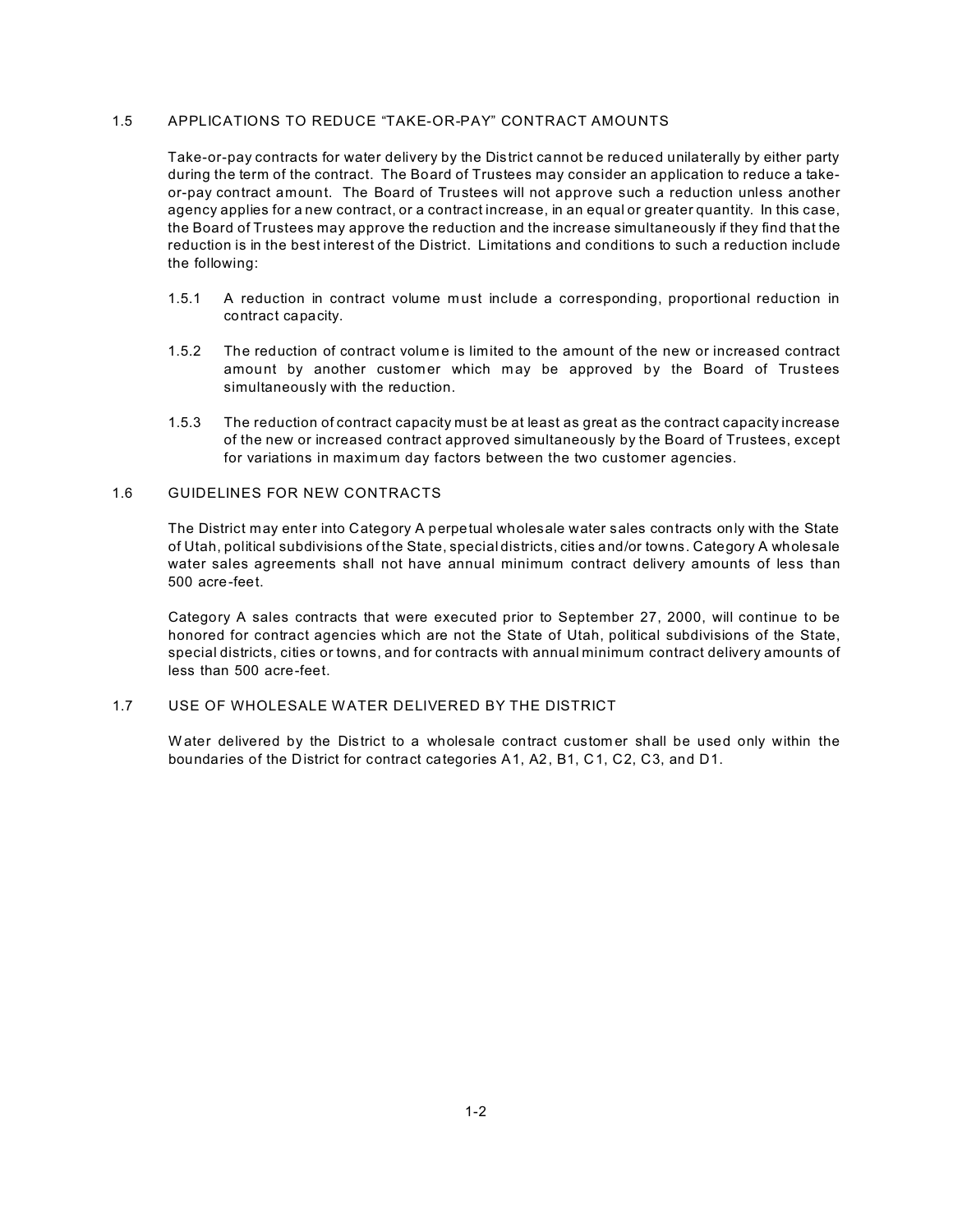#### W ATER RATES, CHARGES AND FEES

#### 2.1 PRICE STRUCTURE

The price structure for contract categories is set forth in Appendix A. For categories A, B, C, and D, the price structure involves one of the following:

- 2.1.1 A formula defined in the contract which follows the American W ater W orks Association (AWW A) "base-extra capacity" method, as updated annually in a wholesale water rate study by the District.
- 2.1.2 The annual retail water price as determined by an annual water rate study performed by the District.
- 2.1.3 As otherwise set forth in previous contracts or court orders.

Certain other categories, including E1 and G1, involve formulas which can be calculated at the time of need.

2.2 W HOLESALE FLAT METER CHARGE

The flat meter charge, for each wholesale custom er of the District, is currently set at \$10.00 for each 1,000 gallons-per-minute of meter capacity. This charge is consistent with the cost of customer and meter services provided by the District. The charge is reviewed yearly in the annual rate update study.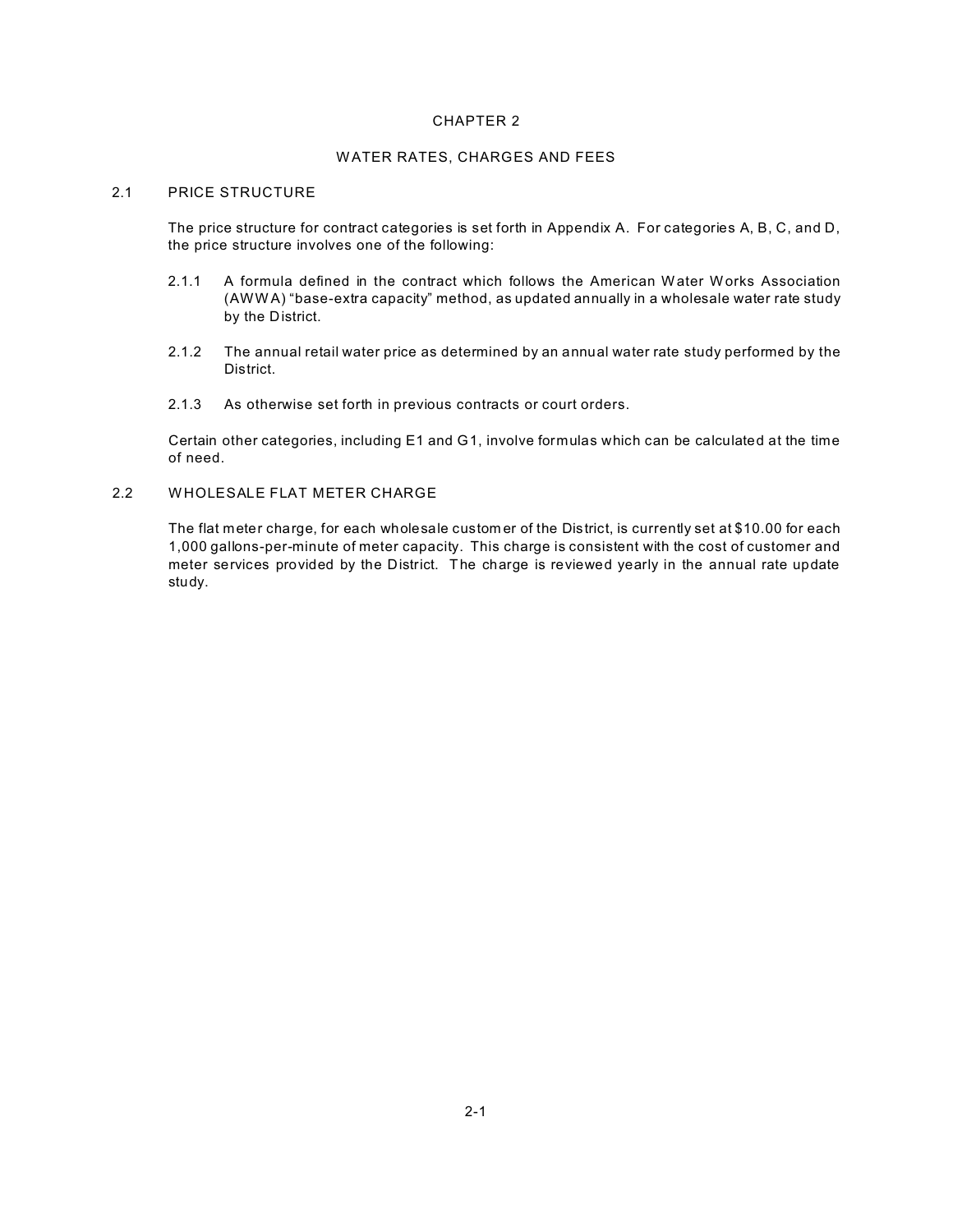#### INVOICES AND PAYMENT

## 3.1 METER READING

W holesale meter stations will be read twice a month. Real time m onitoring may be installed from time to time by the District, for peak period monitoring. Meter reading and real time m onitoring data will be m ade available to customer agencies upon request.

## 3.2 PAYMENT OF INVOICES

- 3.2.1 An invoice shall be due and payable within 30 days from the date the invoice is received by the customer agency.
- 3.2.2 An invoice that is not paid by its due date will be considered delinquent, and shall incur and interest charge of one percent per month (12% APR) on the delinquent balance.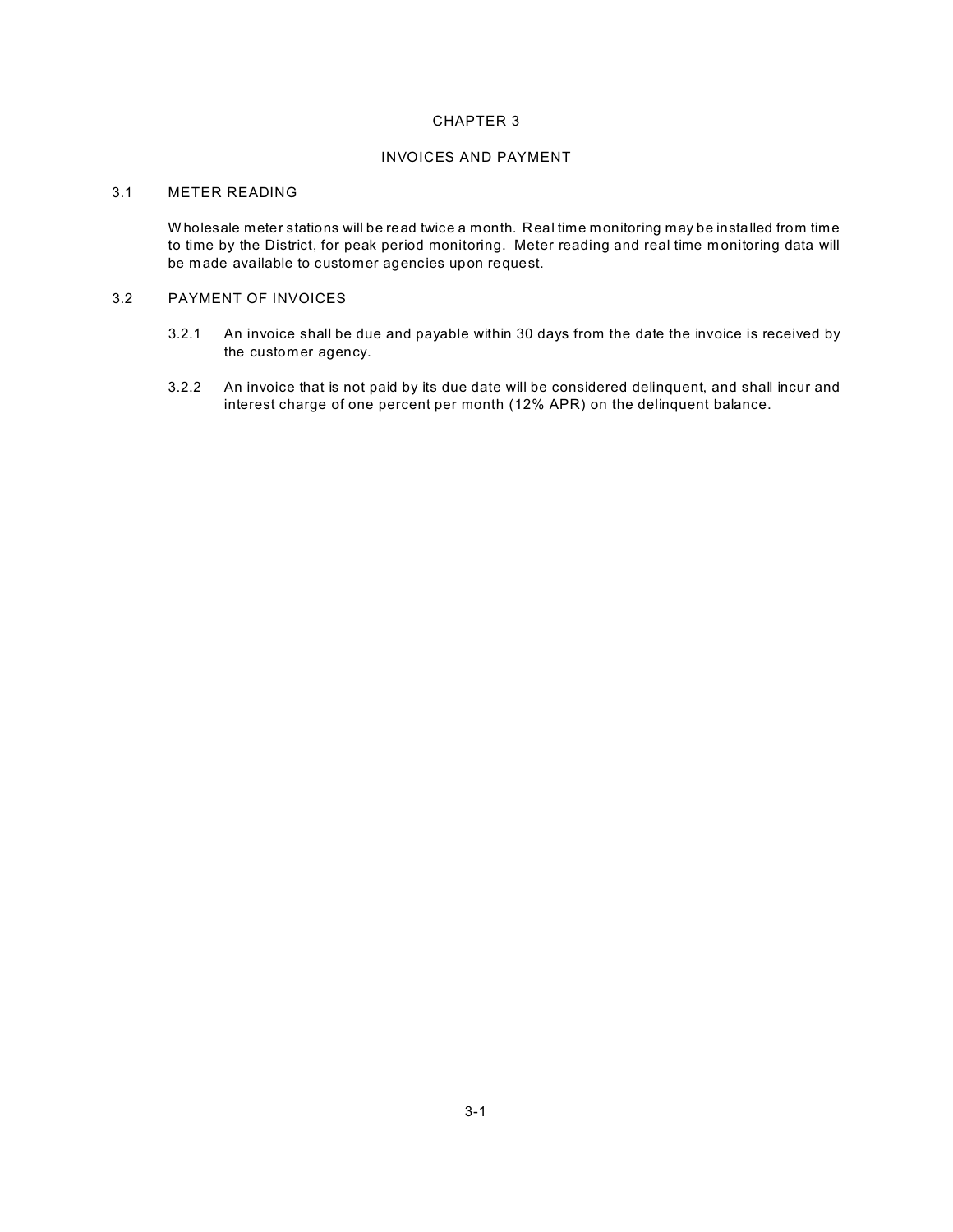#### W HOLESALE METER POLICY

#### 4.1 OBJECTIVES

The objectives of this chapter are as follows:

- A. To encourage and assist existing wholesale customers to purchase additional water from the District;
- B. To obtain new wholesale water custom ers for the District;
- C. To share certain capital and financial requirements for wholesale customers to receive additional wholesale water deliveries from the District;
- D. To provide a uniform method for District participation in meter station costs that avoids unfair or uneven subsidies am ong District wholesale customers;
- E. To avoid a cost-participation policy which encourages wholesale custom ers to proliferate meter stations along the District transmission system in preference to constructing customer internal distribution system improvements;
- F. To resolve ownership, access, operation and maintenance issues;
- G. To set forth acceptable design criteria for wholesale meter stations; and
- H. To define customer responsibilities and District remedies for keeping wholesale meter station peak flow rates within m eter capacities for accurate operation.

#### 4.2 NEW METER STATIONS

- A. New Custom ers. For a new wholesale water customer which joins the District and executes a water purchase contract, the District's engineer will provide the Board of Trustees, for their approval, an estimate of the District's shared costs. The District will pay 50 percent of the capital cost of one meter station, with a limit of \$1,000 per ten acre-feet of water purchase contract amount.
- B. Existing Custom ers. The District will finance up to 50 percent of the capital cost of each new wholesale meter station, with a limit of \$1,000 per ten acre-feet of increased water purchase contract amount corresponding to the new meter station capacity. Financing shall not exceed ten years. The cost shall be amortized and billed to the customer agency on a monthly basis. No interest will be charged the custom er agency.
- C. Expand Capacity of Existing Meter Stations. The District will finance up to 50 percent of the capital cost of expanding the capacity of each wholesale meter station, with a limit of \$1,000 per ten acre-feet of increased water purchase contract am ount which specifically corresponds to the m eter station capacity increase. The agency will repay the District's financed capital by means of a surcharge on the District's monthly billing to the wholesale custom er. The customer may make monthly payments of up to ten years. No interest shall accrue on the debt.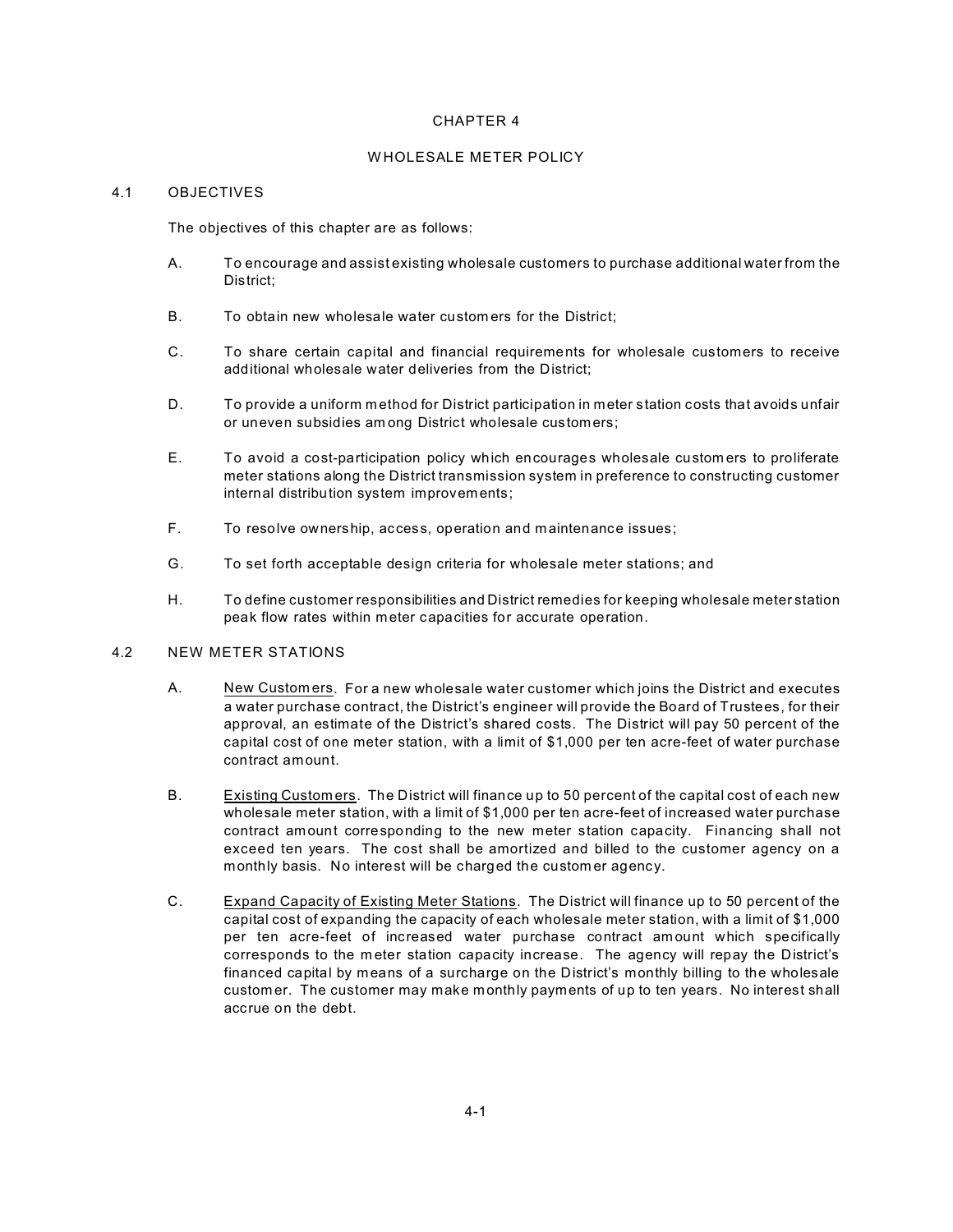#### 4.3 MAINTAINING FLOW RATES W ITHIN METER CAPACITIES

It shall be the responsibility of each customer agency to ensure that peak flow rates at its wholesale meter stations do not exceed meter capacities, and that m eter station capacities are increased if higher peak flows are needed. The District reserves the right to throttle or close isolation valves to meter stations if custom ers do not maintain their peak flows within m eter station capacities. Such throttling or closing of isolation valves will occur only after notification to the customer by the District.

#### 4.4 CONDITIONS

The following conditions apply to the initial construction or subsequent capacity expansion of any wholesale meter station:

- A. The wholesale meter station location and delivery rates are subject to the availability of District system capacity, as determined by a District engineering review;
- B. Meter stations may be expanded for additional capacity only if the expanded facilities meet District design requirements for accurate metering; and
- C. All meter station design, review, and coordination shall meet the design criteria and guidelines as explained on the attached "W holesale Meter Station Requirements and Guidelines" summ ary, located in Appendix A of this policy. Capital costs of new or expanded wholesale meter stations include engineering costs, whether performed by District staff or by consulting engineers. District engineering staff will design meter stations if requested by customer agencies.

#### 4.5 ACCESS, OPERATION, MAINTENANCE AND OW NERSHIP

- A. Access. Both the District and the customer agency have right of access to each wholesale meter station.
- B. Operation and Maintenance. The District shall operate and maintain all piping and fittings upstream of the wholesale meter station and within the meter station downstream to, and including, the meter. An exception is that if a pressure or flow control valve or device exists upstream of the meter, it is operated and maintained by the customer agency. The customer agency shall operate and maintain all piping and fittings downstream of the meter, and the flow or pressure control valve or device wherever it exists. Downstream valve will be operated by the District as required to m aintain piping, meters and fittings owned by the District.
- C. Ownership. The District and the customer agency shall each own the same piping and fittings which they operate and m aintain. In addition, the vault and structural appurtenances shall be owned jointly by the District and the customer agency.

#### 4.6 COST SHARING

Prior to the District sharing any meter costs described in this policy, the District shall enter into a contract with the customer agency containing terms com patible with this policy. Each contract will require Board approval for authorization.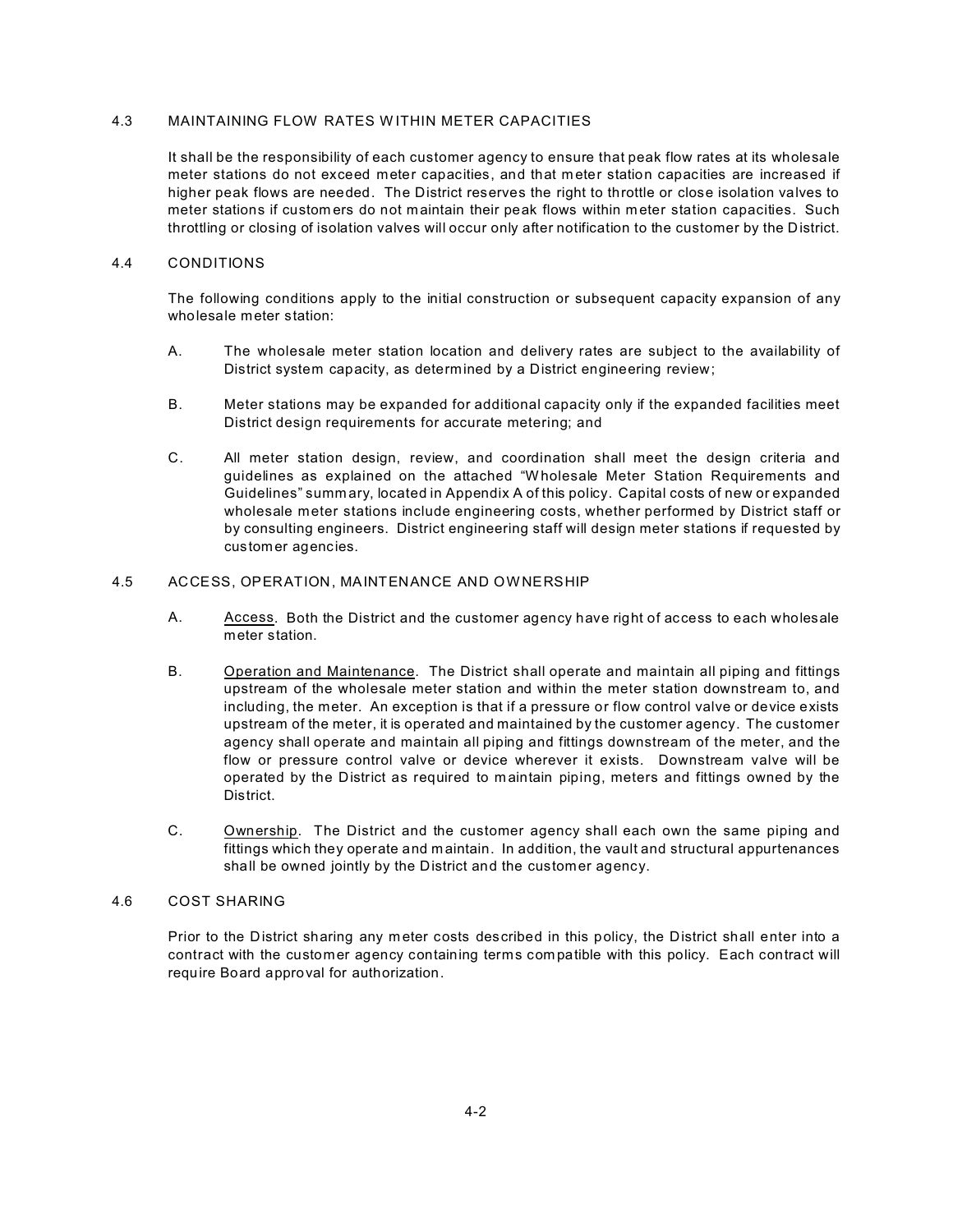#### MISCELLANEOUS POLICIES

#### 5.1 JORDAN AQUEDUCT LICENSE AGREEMENT FEES

The District shall charge and collect a \$150.00 fee from a Jordan Aqueduct license agreement applicant prior to reviewing and processing any proposed Jordan Aqueduct license agreem ent.

## 5.2 LEASES OF DISTRICT REAL PROPERTY TO CUSTOMER AGENCIES

The District's Board of Trustees may approve leases of District property, or granting rights-of-way and/or easem ents across real property owned by the District, to wholesale customer agencies for purposes of pumping or otherwise taking delivery of District water under a wholesale water purchase agreem ent. The following guidelines apply:

- 5.2.1 The lease, easement or right-of-way will not impair the District's existing use, or any foreseeable future use, of the subject property.
- 5.2.2 The lease, easement or right-of-way shall be for a fixed term not to exceed 20 years. The lease may be renewed after its expiration as agreed to by the District and Lessee.
- 5.2.3 If the District at some future time determines that the subject lease property is needed for District purposes, the Lessee will vacate the subject property and rem ove all facilities which would interfere with the District's intended use, or secure such other alternative real property as necessary for District uses completely at Lessee's cost.
- 5.2.4 The Lessee or Grantee will be responsible to construct and maintain buildings and landscaping improvements which are architecturally compatible with the District's existing and future improvements; or as otherwise directed by the District or by a municipal planning and zoning jurisdiction.
- 5.2.5 The Lessee or Grantee shall agree to a reciprocal arrangement in which a comparable lease, easement or right-of-way will be granted to the District on any of Lessee's real property if the District identifies an existing or future need for such a lease, easem ent or right-of-way.
- 5.2.6 If Lessee has a category A1 wholesale water purchase contract with the District, the District will not require compensation for the lease other than nominal consideration for the lease, easement or right-of-way.
- 5.2.7 For agencies with other than category A1 wholesale water purchase contracts, the District will require market value compensation for the lease, easem ent or right-of-way.
- 5.2.8 Any grant of a lease, easement or right-of-way is subject to approval by the District Board of Trustees, after a determ ination that such a grant is in the best interest of the District.
- 5.2.9 The Board may place other conditions, as deem ed necessary or appropriate, on any lease, easement or right-of-way.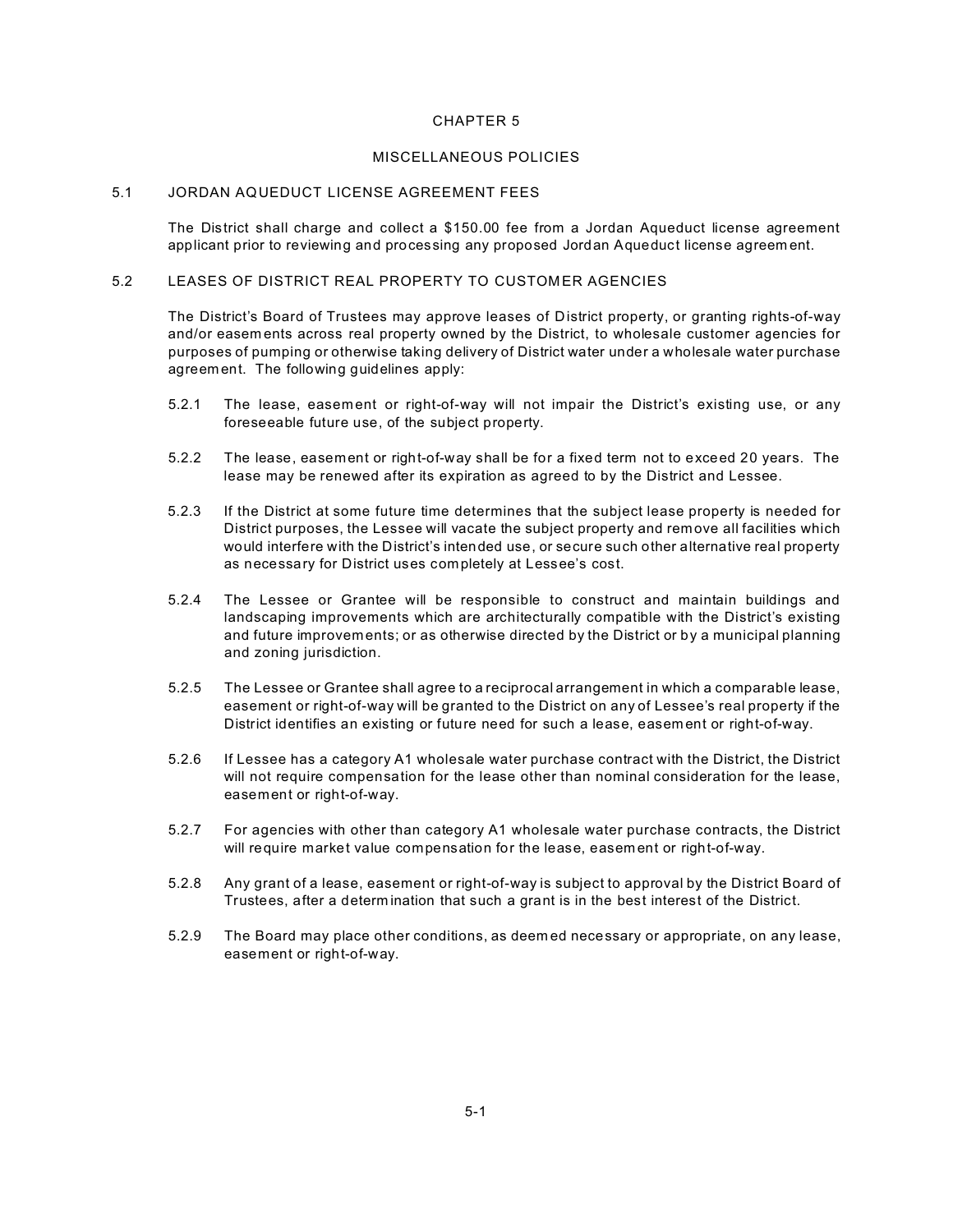## JORDAN VALLEY WATER CONSERVANCY DISTRICT

# APPENDIX A

## CATEGORIES AND PRIORITIES OF W ATER DELIVERY CONTRACTS

|                      |                                                                                                                                                                                                                                                                                            |                         | <b>PRIORITY INCLUDES</b> |                             |                                                                                                                              |
|----------------------|--------------------------------------------------------------------------------------------------------------------------------------------------------------------------------------------------------------------------------------------------------------------------------------------|-------------------------|--------------------------|-----------------------------|------------------------------------------------------------------------------------------------------------------------------|
| CONTRACT<br>CATEGORY | <b>DESCRIPTION</b>                                                                                                                                                                                                                                                                         | PRIORITY <sup>(A)</sup> | WATER<br><b>SUPPLY</b>   | CAPACITY <sup>(B)</sup> (C) | <b>PRICE STRUCTURE</b>                                                                                                       |
| A <sub>1</sub>       | For lands within JVWCD boundaries: Up<br>to 100% of the minimum amount of water<br>and capacity taken under a wholesale<br>take-or-pay contract with a perpetual term.                                                                                                                     | $\mathbf 1$             | <b>Yes</b>               | Yes                         | In accordance with annual wholesale<br>water rate study, conducted according<br>to the AWWA "base-extra capacity"<br>method. |
| A <sub>2</sub>       | For lands within JVWCD boundaries: All<br>water delivered under retail service<br>agreements to individual retail customers.                                                                                                                                                               | $\mathbf 1$             | Yes                      | Yes                         | In accordance with annual retail water<br>rate study.                                                                        |
| A <sub>3</sub>       | For lands within JVWCD boundaries: Up<br>to 100% of the minimum amount of water<br>and capacity under a wholesale take-or-<br>pay contract with a fixed term and price<br>formula subject to an annual water rate<br>study under the AWWA base-extra<br>capacity method (Hexcel contract). | 1                       | <b>Yes</b>               | Yes                         | In accordance with annual wholesale<br>water rate study, conducted according<br>to the AWWA "base-extra capacity"<br>method. |
| A <sub>4</sub>       | For lands within JVWCD boundaries: Up<br>to 100% of the minimum amount of water<br>under a wholesale take-or-pay contract<br>with a fixed term and a fixed price named<br>in the contract. (Staker Paving and Utah<br>Department of Safety contracts.)                                     | 1                       | <b>Yes</b>               | Yes                         | As set forth in the contract.                                                                                                |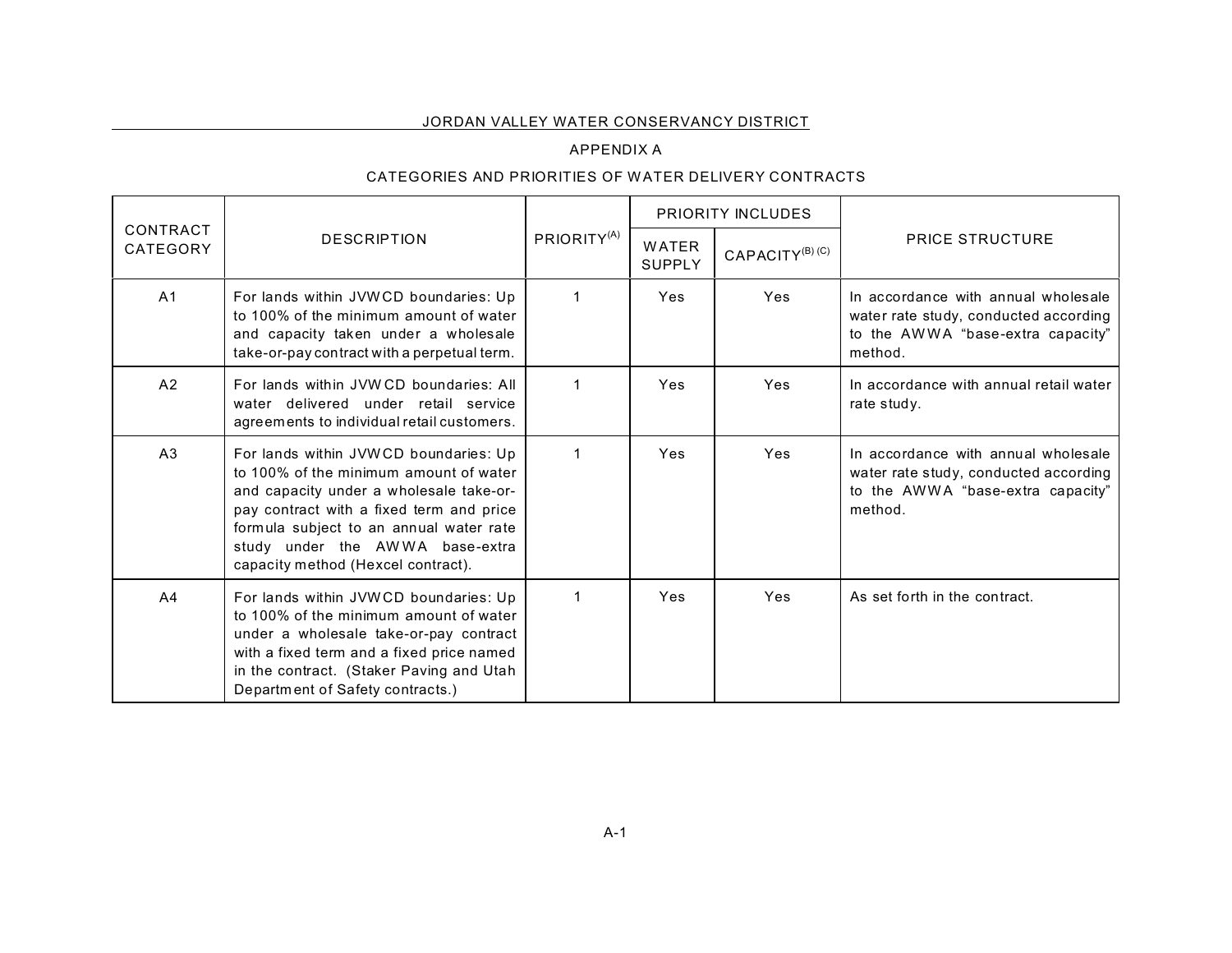|                      | <b>DESCRIPTION</b>                                                                                                                                                                                                                                                                                                              |                         | <b>PRIORITY INCLUDES</b> |                             |                                                                                                                                                                                                                        |
|----------------------|---------------------------------------------------------------------------------------------------------------------------------------------------------------------------------------------------------------------------------------------------------------------------------------------------------------------------------|-------------------------|--------------------------|-----------------------------|------------------------------------------------------------------------------------------------------------------------------------------------------------------------------------------------------------------------|
| CONTRACT<br>CATEGORY |                                                                                                                                                                                                                                                                                                                                 | PRIORITY <sup>(A)</sup> | WATER<br><b>SUPPLY</b>   | CAPACITY <sup>(B)</sup> (C) | <b>PRICE STRUCTURE</b>                                                                                                                                                                                                 |
| A <sub>5</sub>       | Water delivered under a perpetual water<br>delivery contract with an agency which<br>originally transferred a water right and<br>water supply asset to JVWCD. (Willow<br>Creek Country Club contract.<br>Peak<br>capacity is limited to the yield of that water<br>supply/water right asset, the 2350 East<br>Creek Road well.) | $\overline{1}$          | Yes                      | Yes                         | As set forth in the Willow Creek<br>Country Club contract and subsequent<br>court order.                                                                                                                               |
| A6                   | The former Bell Canyon Irrigation<br>Company and North Dry Creek Irrigation<br>Company water delivery contracts with<br>JVWCD, which were assigned to Sandy<br>City.                                                                                                                                                            | $\overline{1}$          | Yes                      | Yes                         | In accordance with annual wholesale<br>water rate study, conducted according<br>to the AWWA "base-extra capacity"<br>method; plus a fee in lieu of tax, if<br>water is delivered to lands outside<br>JVWCD boundaries. |
| A7                   | A contract dated April 23, 1990 with Sandy<br>City to deliver water through December<br>31, 2001.                                                                                                                                                                                                                               | $\mathbf 1$             | Yes                      | Yes                         | As defined in the SLCWCD/Sandy City<br>contract dated April 23, 1990.                                                                                                                                                  |
| B <sub>1</sub>       | For lands within JVWCD boundaries: From<br>100% to 120% of the minimum amount<br>named in Category A1 contracts.                                                                                                                                                                                                                | $\mathcal{P}$           | <b>Yes</b>               | Yes                         | In accordance with annual wholesale<br>water rate study, conducted according<br>to the AWWA "base-extra capacity"<br>method.                                                                                           |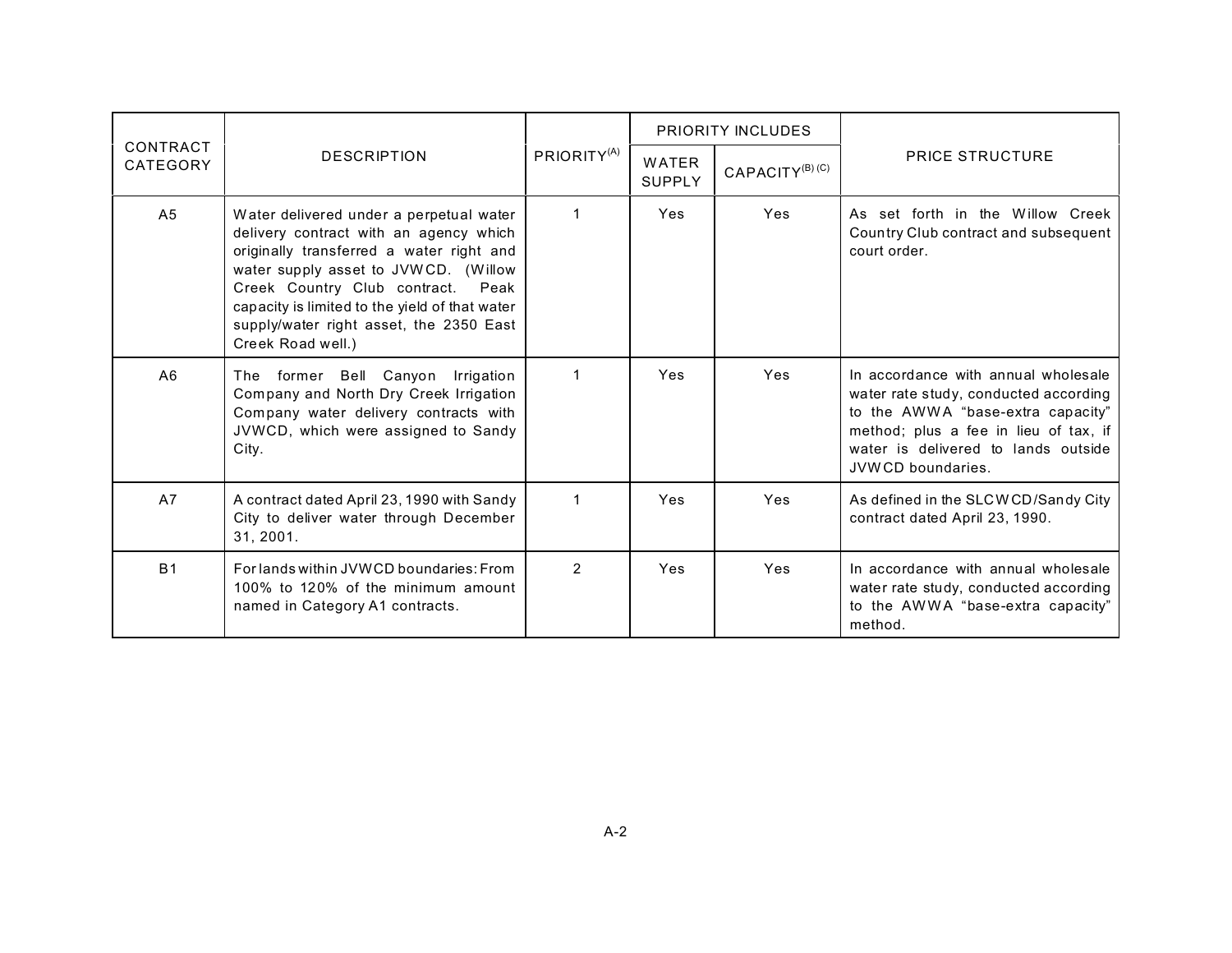|                      | <b>DESCRIPTION</b>                                                                                                                                                                                                                                                                                                                                                                                                                                                | PRIORITY <sup>(A)</sup> | PRIORITY INCLUDES      |                                        |                                                                                                                              |
|----------------------|-------------------------------------------------------------------------------------------------------------------------------------------------------------------------------------------------------------------------------------------------------------------------------------------------------------------------------------------------------------------------------------------------------------------------------------------------------------------|-------------------------|------------------------|----------------------------------------|------------------------------------------------------------------------------------------------------------------------------|
| CONTRACT<br>CATEGORY |                                                                                                                                                                                                                                                                                                                                                                                                                                                                   |                         | <b>WATER</b><br>SUPPLY | CAPACITY <sup>(B)</sup> <sup>(C)</sup> | <b>PRICE STRUCTURE</b>                                                                                                       |
| C <sub>1</sub>       | For lands within JVWCD boundaries:<br>Above 120% of the minimum amount<br>named in Category A1 contracts, with<br>written permission granted from JVWCD.<br>The portion above 120% and up to the<br>written permission limit, when added to the<br>minimum amount named in the Category<br>A1 contract, will become the new take-or-<br>pay minimum delivery amount for that<br>particular year, and could be with or<br>without capacity specifically committed. | 3                       | Yes                    | $Yes^{(d)}$                            | In accordance with annual wholesale<br>water rate study, conducted according<br>to the AWWA "base-extra capacity"<br>method. |
| C <sub>2</sub>       | For lands within JVWCD boundaries:<br>Water delivered under a wholesale<br>contract with a minimum purchase<br>requirement. This type of contract will only<br>be available for a fixed term, with a<br>maximum annual water volume and a<br>contract capacity specified.                                                                                                                                                                                         | 3                       | Yes                    | Yes                                    | In accordance with annual wholesale<br>water rate study, conducted according<br>to the AWWA "base-extra capacity"<br>method. |
| C <sub>3</sub>       | For lands within JVWCD boundaries:<br>Water delivered under a wholesale<br>contract without a minimum purchase<br>requirement. This type of contract will only<br>be available for a fixed term, with a<br>maximum annual water volume stated.<br>and no contract capacity committed.                                                                                                                                                                             | 3                       | Yes                    | No <sup>(e)</sup>                      | As set forth in the contract.                                                                                                |
| D <sub>1</sub>       | For lands within JVWCD boundaries:<br>Above 120% of the minimum amount<br>named in Category A1 contracts, without<br>written permission granted from JVWCD.                                                                                                                                                                                                                                                                                                       | 4                       | N <sub>o</sub>         | No <sup>(e)</sup>                      | In accordance with annual wholesale<br>water rate study, conducted according<br>to the AWWA "base-extra capacity"<br>method. |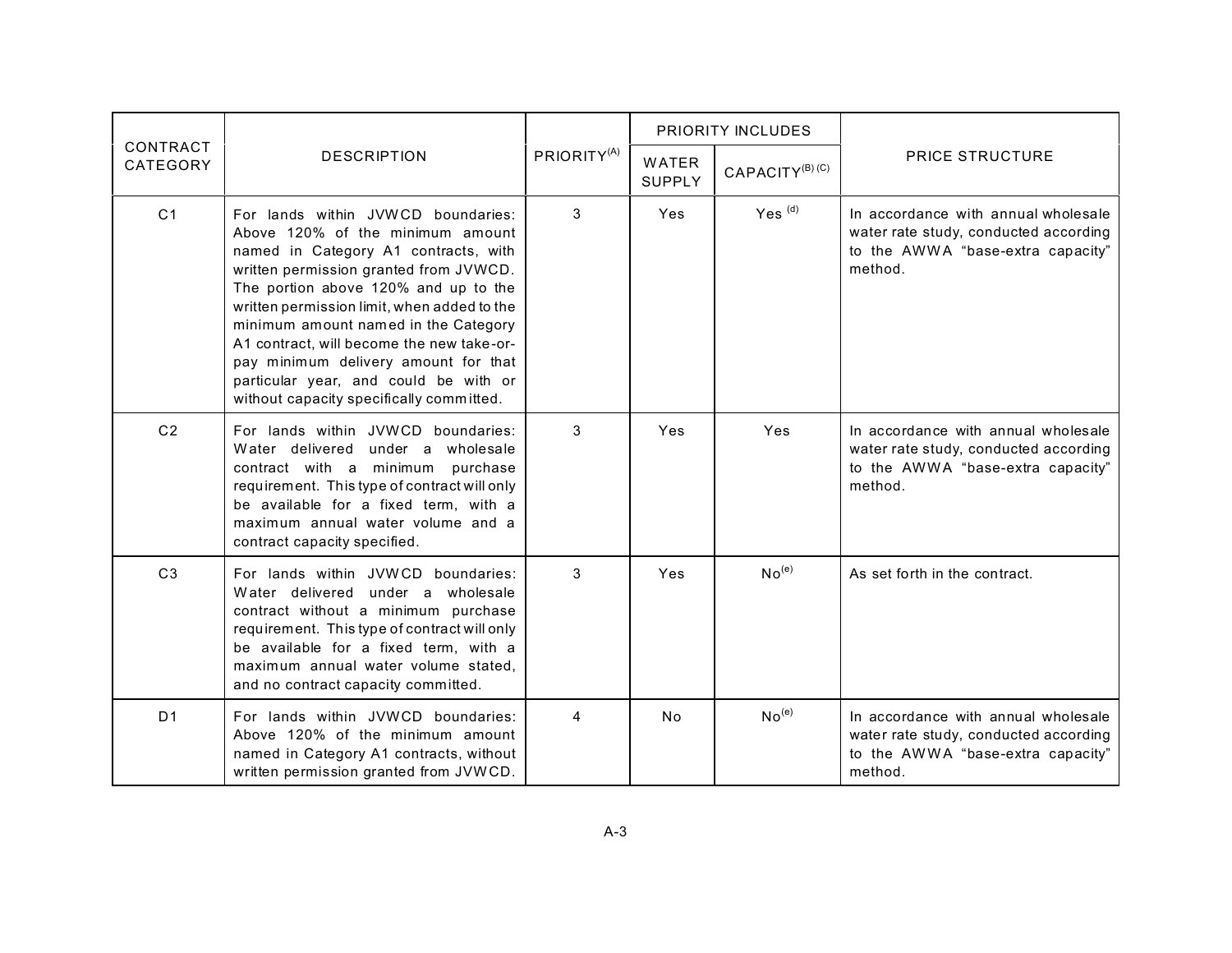|                      | <b>DESCRIPTION</b>                                                                                                                                                                                                                                                                                                                                                                                                                | PRIORITY <sup>(A)</sup> | PRIORITY INCLUDES             |                             |                                                                                                                                                                                                                                                                                                                             |
|----------------------|-----------------------------------------------------------------------------------------------------------------------------------------------------------------------------------------------------------------------------------------------------------------------------------------------------------------------------------------------------------------------------------------------------------------------------------|-------------------------|-------------------------------|-----------------------------|-----------------------------------------------------------------------------------------------------------------------------------------------------------------------------------------------------------------------------------------------------------------------------------------------------------------------------|
| CONTRACT<br>CATEGORY |                                                                                                                                                                                                                                                                                                                                                                                                                                   |                         | <b>WATER</b><br><b>SUPPLY</b> | CAPACITY <sup>(B)</sup> (C) | <b>PRICE STRUCTURE</b>                                                                                                                                                                                                                                                                                                      |
| D <sub>2</sub>       | Water of a JVWCD customer agency that<br>originates outside that customer agency's<br>service area, and is transported to that<br>customer agency's service area which lies<br>within JVWCD boundaries, by means of<br>the JVW CD transmission system. This is<br>subject to a prior written agreement by<br>JVWCD, after a finding by the JVWCD<br>Board of Trustees that such an agreement<br>is in the best interest of JVWCD. | $\overline{4}$          | <b>No</b>                     | No <sup>(e)</sup>           | In accordance with annual wholesale<br>water rate study, conducted according<br>to the AWWA "base-extra capacity"<br>method; less the JVWCD water supply<br>and treatment costs determined by the<br>rate study during that year.                                                                                           |
| E1                   | Water delivered with no contract, but to<br>lands within JVWCD boundaries.                                                                                                                                                                                                                                                                                                                                                        | 5                       | <b>No</b>                     | No <sup>(e)</sup>           | (JVWCD highest quarter average<br>wholesale rate <sup>(f)</sup> + any pumping cost<br>incurred) + $10\%$ .                                                                                                                                                                                                                  |
| F1                   | Water delivered with a contract to lands<br>outside JVWCD boundaries. This type of<br>contract will be available only for a short,<br>fixed term.                                                                                                                                                                                                                                                                                 | 6                       | $Yes^{(h)}$                   | No                          | As set forth in the contract.                                                                                                                                                                                                                                                                                               |
| F <sub>2</sub>       | Water belonging to an agency transported<br>through the JVW CD system to that agency<br>which has lands outside the JVWCD<br>boundaries.                                                                                                                                                                                                                                                                                          | 6                       | <b>No</b>                     | No                          | In accordance with annual wholesale<br>water rate study, conducted according<br>to the AWWA "base-extra capacity"<br>method; less the JVWCD water supply<br>and treatment costs determined by the<br>rate study during that year; plus a fee<br>in lieu of tax; or as otherwise approved<br>by the JVWCD Board of Trustees. |
| G <sub>1</sub>       | Water delivered without a contract to lands<br>outside JVWCD boundaries. This will be<br>for emergency use only, if available.                                                                                                                                                                                                                                                                                                    | $\overline{7}$          | No.                           | <b>No</b>                   | (JVWCD highest quarter average<br>wholesale rate <sup>(f)</sup> + any pumping cost<br>incurred + fee in lieu of $tax$ ) + 10%.                                                                                                                                                                                              |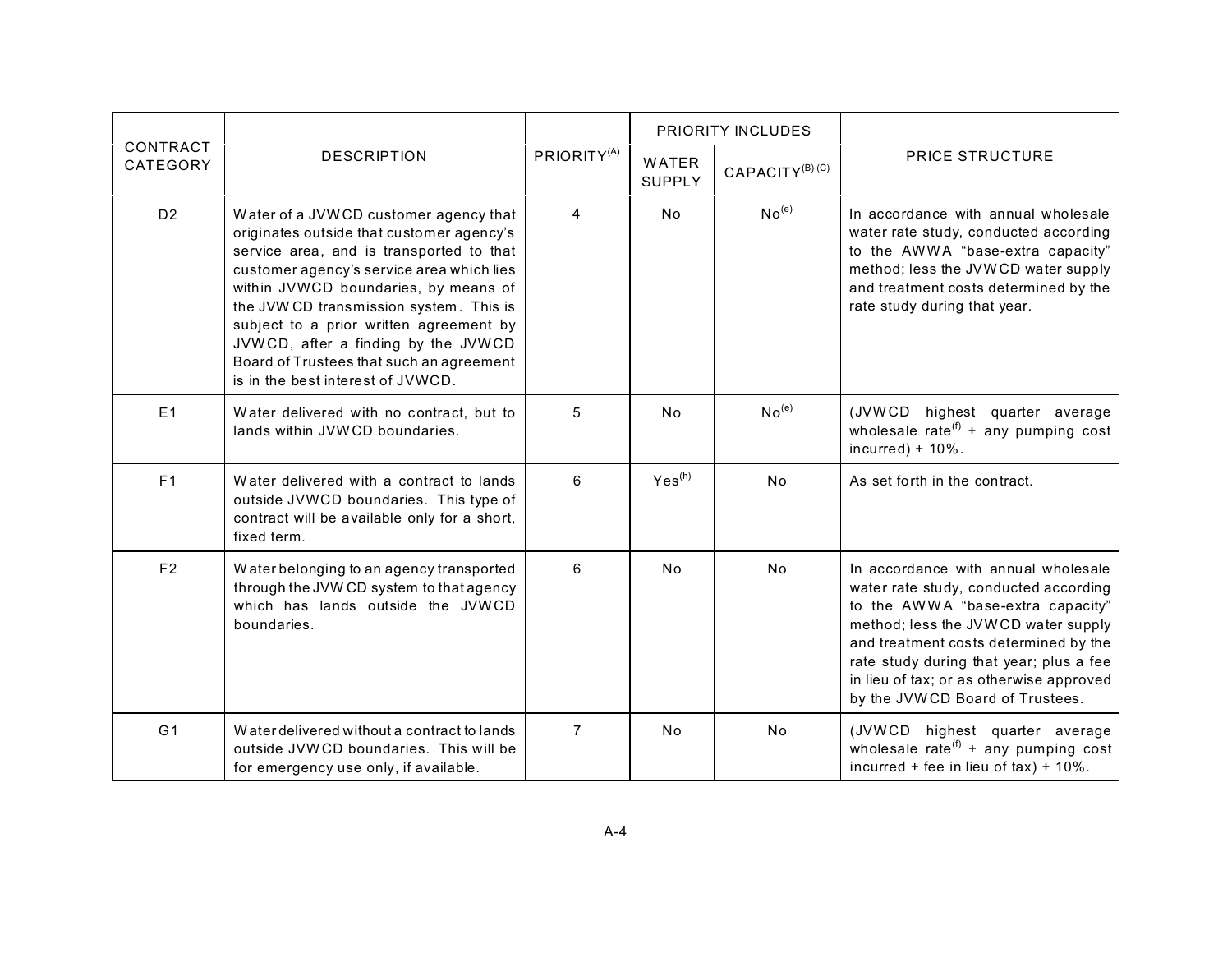(a) Priorities are in descending order. For example, priority #1 contracts will have their water supply and delivery capacity met (up to the contract amounts) before priority #2 contracts in times of supply or capacity shortages.

(b) Capacity limited to that defined in contract, when defined.

(c) Capacity shortages could result from system-wide or localized limits in peak source capacity or infrastructure.

 $^{(d)}$  As defined in written approval by JVWCD.

(e) Capacity is space-available, with no priority above other contracts for lands within JVWCD, but has priority for capacity over contracts in categories F and G for lands outside JVWCD boundaries.

(f) The JVWCD's water rate consultant each year will identify the average non-pumped wholesale water rate for the upper quarter of customer agency contracts. This will be done by listing the non-pumped portion of the proposed wholesale rate for each customer agency (listing only one water rate per agency, taken from those rates which were calculated by the AWWA base-extra capacity method and which calculations resulted from peak meter timings measured during the previous year).

 $<sup>(g)</sup>$  Payment is due in full at the time specified in an applicable contract. If there is no contract, payment is due upon invoicing. Discounts or unusual financing</sup> arrangements for water delivered to a customer agency resulting from unforeseen accidents, incidents or emergencies, are not offered by the District.

 $<sup>(h)</sup>$  Contract provisions will be included which protect water supply contracted for in higher priorities.</sup>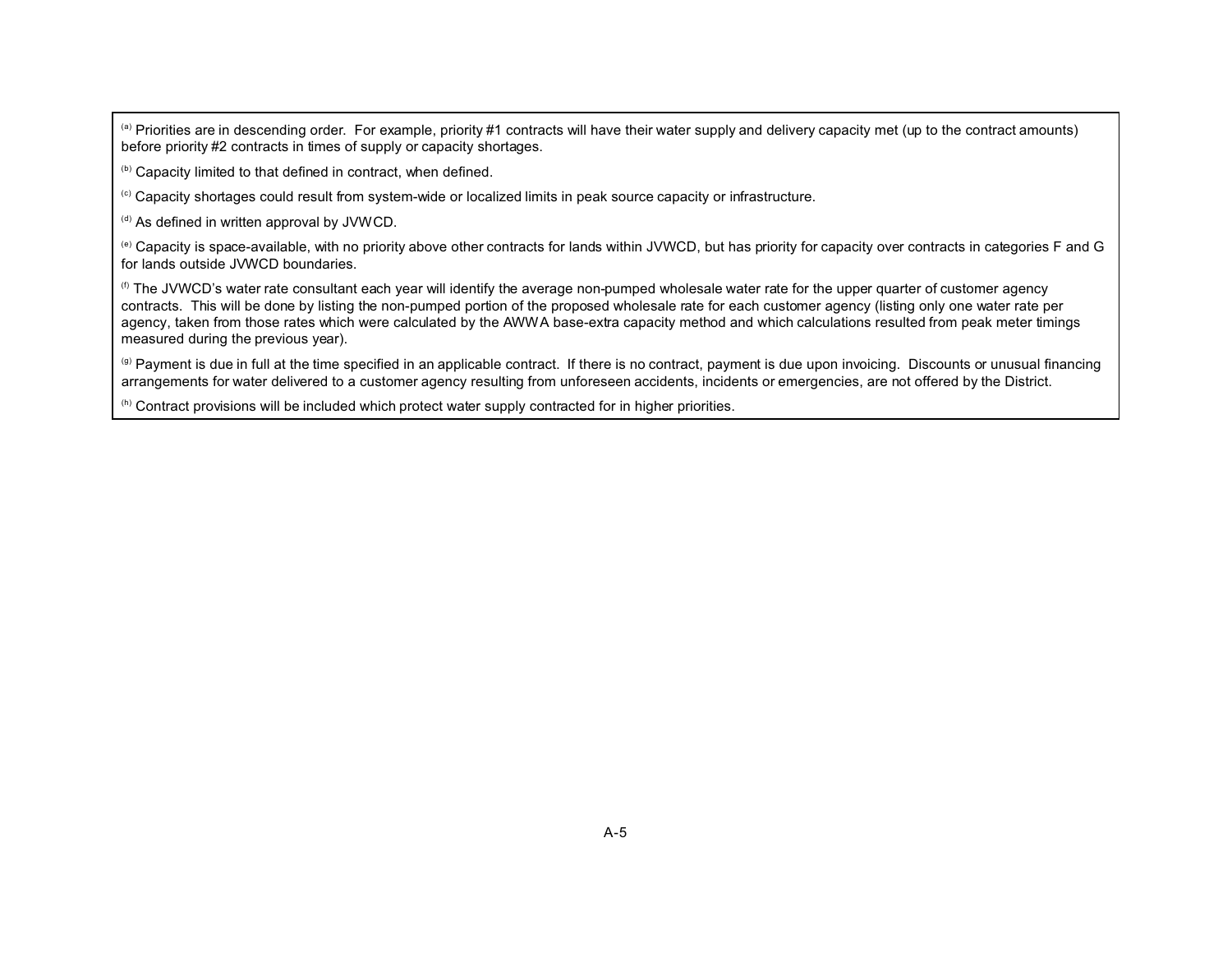#### APPENDIX B

#### W HOLESALE METER STATION REQUIREMENTS AND GUIDELINES

#### 1.0 GENERAL

- A. The policy of the District regarding wholesale water meter stations, as set by its Board of Trustees, is attached.
- B. The design of a proposed wholesale meter station shall be reviewed under the direction of the District's Chief Engineer (Richard Bay, phone 565-8903). The following guidelines and requirements will aid the Customer Agency and designer in preparing an adequate design. Additional details will be discussed in review m eetings with the District.

#### 2.0 INSTALL A BILLING FLOW METER AS FOLLOWS

A. Acceptable meter types and manufacturers:

| METER TYPE          | MANUFACTURER                                                      |  |  |
|---------------------|-------------------------------------------------------------------|--|--|
| MAGNETIC FLOW METER | FISCHER/PORTER (Submersible Type)<br>ROSEMOUNT (Submersible Type) |  |  |
| TURBINE METERS      | SENSUS                                                            |  |  |

- B. Meters shall be capable of producing a 4-20 ma output signal for flow rate and a scaled pulse output signal for total flow volume.
- C. The District will provide and install, at its expense, a Remote Telemetry Unit (RTU) for telemetering of signals to the District's offices. The location of the RTU and associated equipment will be selected by the District during design review meetings.
- D. Digital indicators for instantaneous flow rate and totalized flow shall be provided by the customer agency. The District will install the indicators inside the RTU enclosure. Totalizers shall not reset to zero upon a power failure and shall read in units of thousands of gallons. Instantaneous flow rate indicators shall read in units of gallons per m inute (gpm).
- E. Install meters in full accordance with manufacturer's recomm endations to maintain metering accuracy. Meters are required to be installed at the manufacturer's recommended distances away from any valve or fitting which obstructs the flow path or causes turbulence upstream or downstream of the meter.

## 3.0 UNDERGROUND METER VAULT CONSTRUCTION DETAILS

- A. Construct the m eter station in a location that allows easy access for operation and maintenance, preferable outside of traffic lanes.
- B. Underground meter vaults are required to have concrete floors, with walls and ceilings capable of withstanding traffic loading. The inside vertical dimension of the meter station must be at least six feet high. Concrete is required to have a m inimum 28-day compressive strength of 4,000 psi.
- C. Provide a concrete sump box with a galvanized steel grate cover in the floor of the meter station. Construct the sump box large enough to accept a standard size submersible sump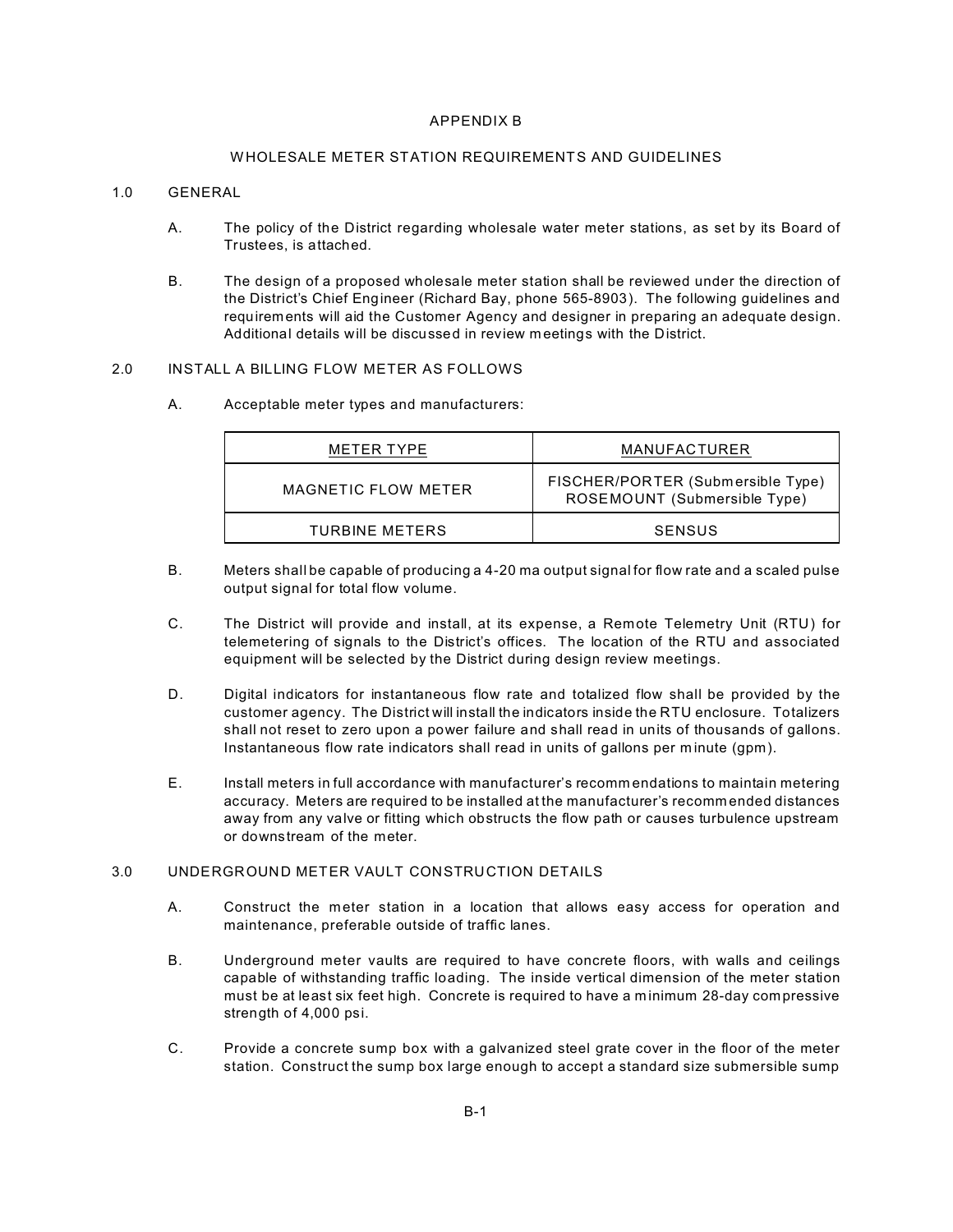pump. In the case of high groundwater conditions, the sump box shall be enclosed and watertight.

- D. Install an electrical sump pump or other appropriate means to keep the meter station dry.
- E. Install an electrical ventilation fan, with separate intake and exhaust ducts, or other appropriate means to prevent condensation build-up and corrosion of electrical equipment in the meter station.
- F. Install steel lifting eye bolts at strategic locations in the ceiling to allow lifting and moving of the m eter station fittings in the future with cable hoists.
- G. Provide a 24-inch cast iron manhole ring and lid at a corner or edge of the vault for daily access. Provide a 38-inch/24-inch double ring and lid assembly (D&L Model 1422 or equal) in the vault ceiling, placed strategically over the heaviest and largest fittings, for future fittings removal. Both lids shall have a pick hole, and the double lid shall have one additional vent hole.
- H. Install a galvanized steel ladder bolted to the wall under the single 24-inch access manhole lid. Steps shall extend from twelve inches above the floor to within twelve inches of the access manhole lid.

#### 4.0 MECHANICAL PIPING AND FITTINGS DETAILS

- A. Provide flexibility in the piping outside of the meter station to mitigate any pipe damage due to meter station settlement. Review proposed location of flexible couplings with the District in design review meetings.
- B. Electrical insulation between the District's pipeline and the customer's pipeline is required (due to District's cathodic protection of pipeline). This may be accomplished by installing an insulating flange gasket set at the first flange inside the meter station. District personnel will test the integrity of the insulation gasket set.
- C. Provide electrical continuity between the District's pipeline and the insulating flange gasket in accordance with the District's standard pipe bonding details.
- D. Provide corrosion resistant bolts for all buried flanges or mechanical joint fittings between the District's pipeline and the meter station.
- E. Install isolation valves on both sides of the flow meter. Isolation valves should be placed inside the m eter station.
- F. Install a flexible sleeve or grooved-end mechanical coupling adjacent to the flow meter to allow for piping flexibility and meter removal. Grooved-end couplings used with cast iron and ductile iron grooved-end fittings are not acceptable; however, steel grooved or collared fittings are acceptable.
- G. Install a check valve on the downstream side of the flow m eter. If a pressure reducing valve is necessary, a check feature may be installed on the pressure reducing valve rather than installing a separate check valve.
- H. Install by-pass piping with an auxiliary flow m eter and corresponding isolation valves. This will allow for uninterrupted water service during repairs or removal of the main meter.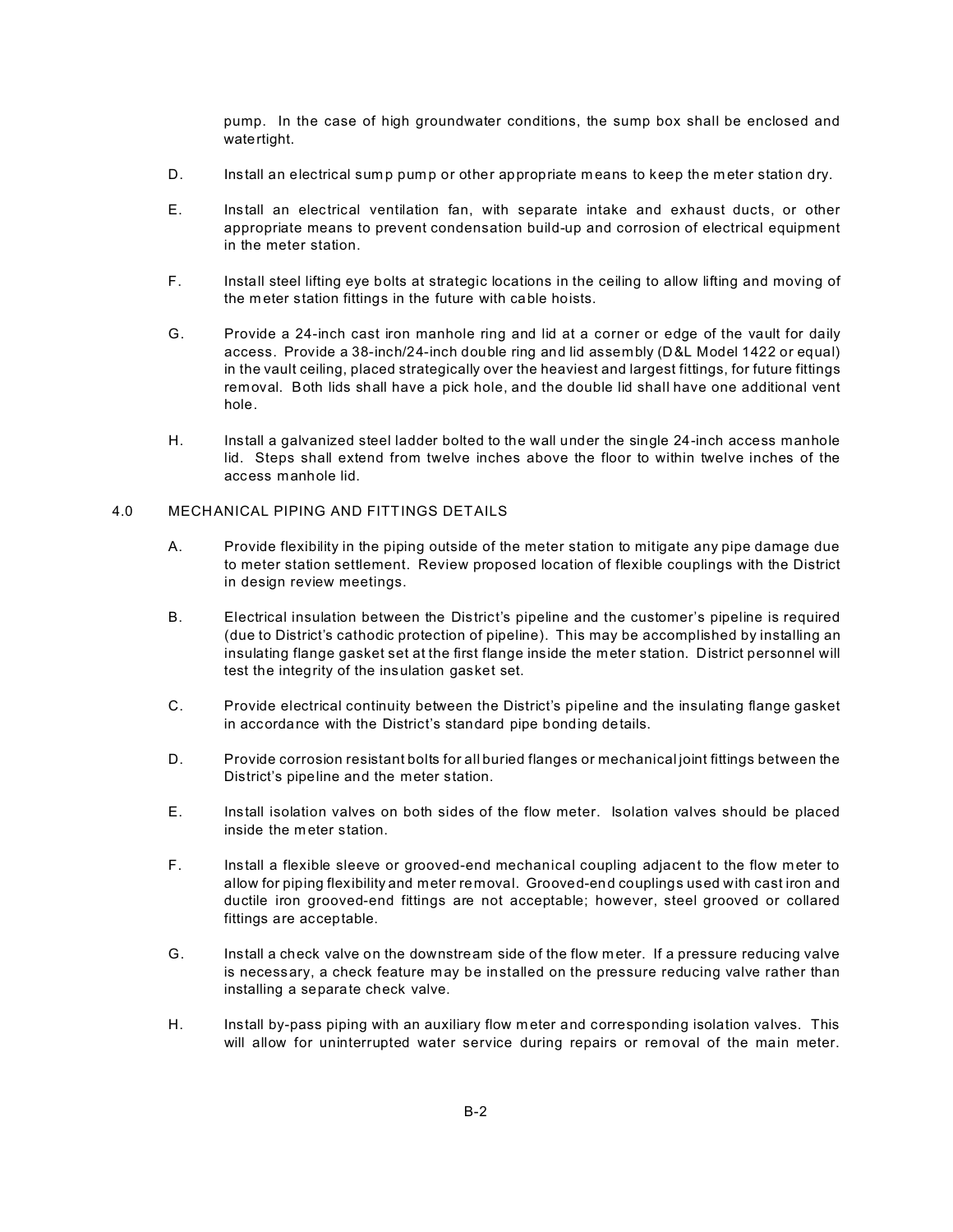By-pass piping two inches in diameter and smaller shall be constructed of screwed brass fittings.

- I. Install a 3/4-inch hose bibb with backflow preventer and sample tap upstream of the flow meter. Provide a means of isolating the hose bibb and sample tap by installing a 3/4-inch brass ball valve. Use a brass pipe nipple between meter station piping and ball valve(s).
- J. Install pressure gauges upstream and downstream of the pressure reducing valve if used. If no pressure reducing valve is used, provide a single pressure gauge at the location of the hose bibb. Plumbing below the pressure gauge shall include brass nipples and a brass ball valve for isolation.
- K. Install an appropriately sized test tap downstream of the meter for calibration and flow tests. Provide a brass ball valve on the end of test tap piping.
- L. All fittings and valves must comply with AWWA standards.

#### 5.0 ELECTRICAL AND TELEMETRY DETAILS

- A. Power service shall be provided to each new m eter station. The Customer Agency shall provide for and pay all associated costs of extending power service to the meter station. The District will execute a Power Service Agreement with UP&L and pay monthly power bills.
- B. New meter stations shall be provided with electric sump pum ps, ventilation fans and lights. Details regarding size of circuit breakers, conduit and wire shall be reviewed with the District in design review meetings.
- C. Two 3/4-inch conduits (one from the power panel and one from the flow meter) shall be extended by the customer agency to the District's RTU. The District will provide and install, at its expense, power and telemetry cables to the RTU.
- D. The District will provide and install, at its expense, an RTU, antenna and antenna mast. The customer, at its option and expense, may install its own RTU.

#### 6.0 DISTRICT REVIEW AND COORDINATION

- A. Review the preliminary and final design drawings of the meter station with the District in a minimum of two design review m eetings prior to bidding the project.
- B. Submit shop drawings and catalog cuts of proposed meter and other meter station equipment for the Districts review prior to meter station construction.
- C. Review with the District the proposed details for connection to the District's pipeline. All connections to the District's pipeline m ust be approved prior to construction.
- D. Submit two sets of final drawings to the District prior to construction.
- E. Notify the District Distribution Maintenance Division Manager (Jeff Hilbert, phone 565-8908) prior to the comm encement of construction to allow for District inspection and monitoring. Coordinate District pipeline connections and shutdowns with the District Distribution Maintenance Division Manager.